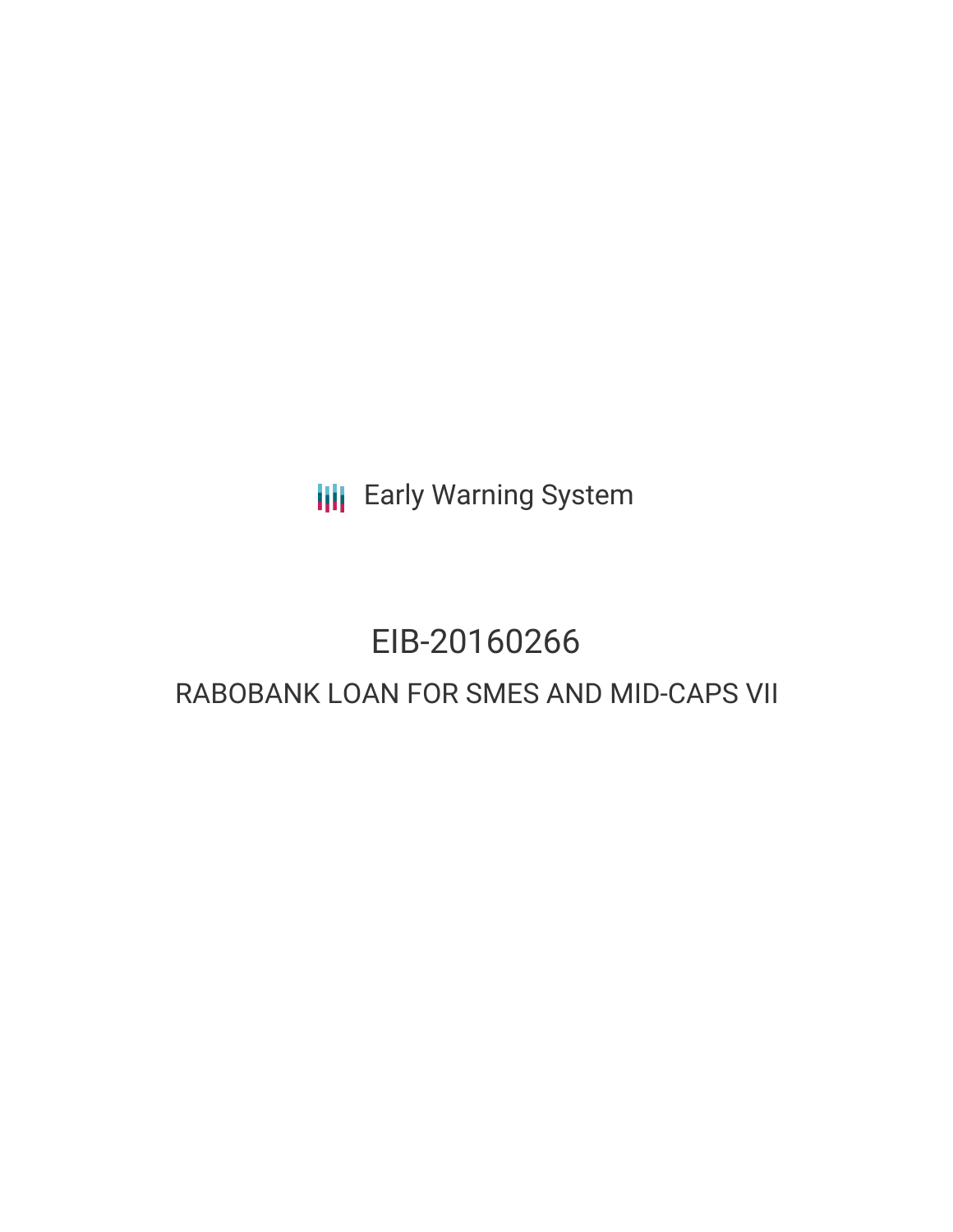

### **Quick Facts**

| <b>Countries</b>               | <b>Netherlands</b>             |
|--------------------------------|--------------------------------|
| <b>Financial Institutions</b>  | European Investment Bank (EIB) |
| <b>Status</b>                  | Approved                       |
| <b>Bank Risk Rating</b>        | U                              |
| <b>Voting Date</b>             | 2016-06-27                     |
| <b>Borrower</b>                | COOPERATIEVE RABOBANK UA       |
| <b>Sectors</b>                 | Finance                        |
| <b>Investment Type(s)</b>      | Loan                           |
| <b>Investment Amount (USD)</b> | \$220.35 million               |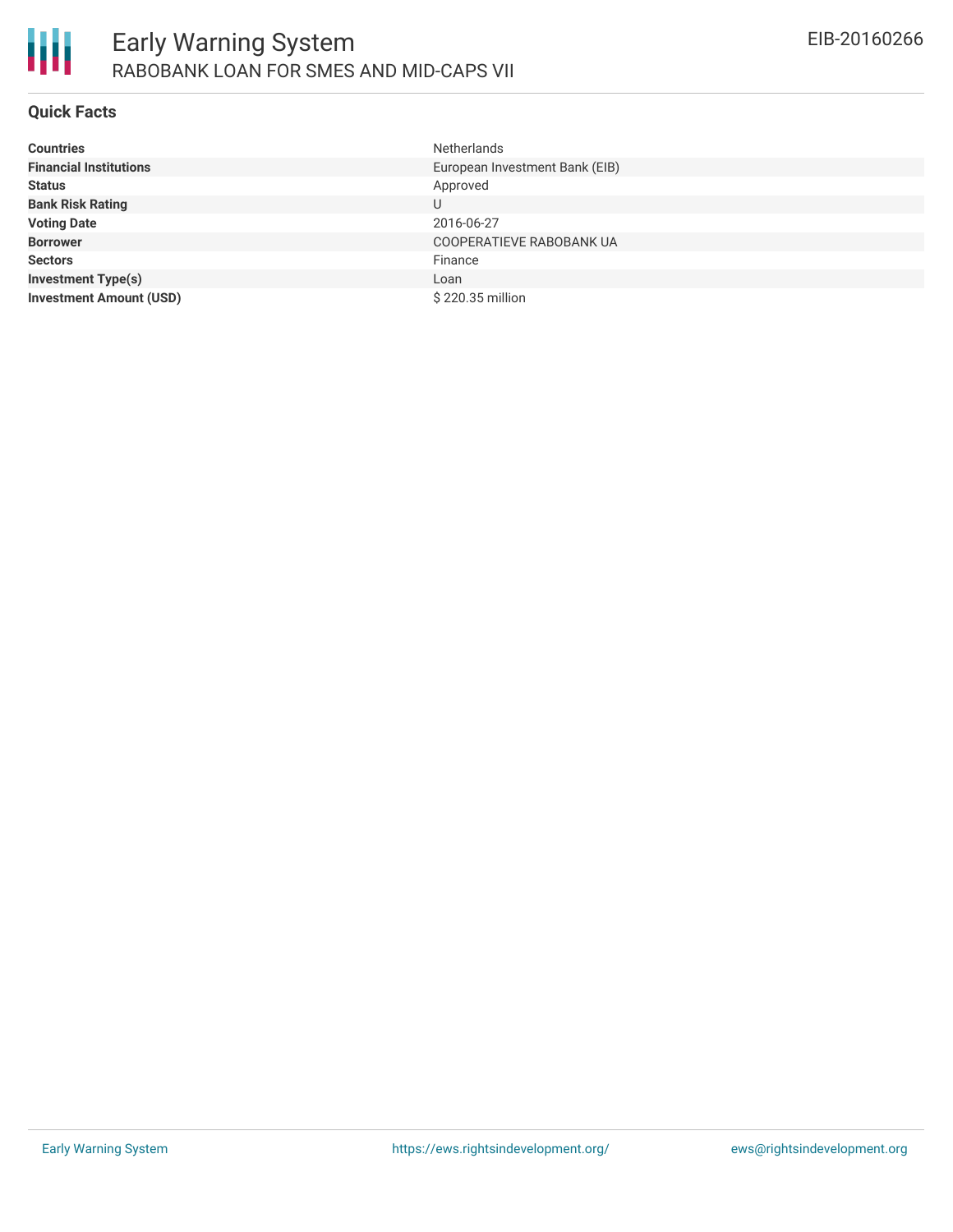

# **Project Description**

This project finances small-scale projects promoted by small and medium-sized enterprises and mid-caps.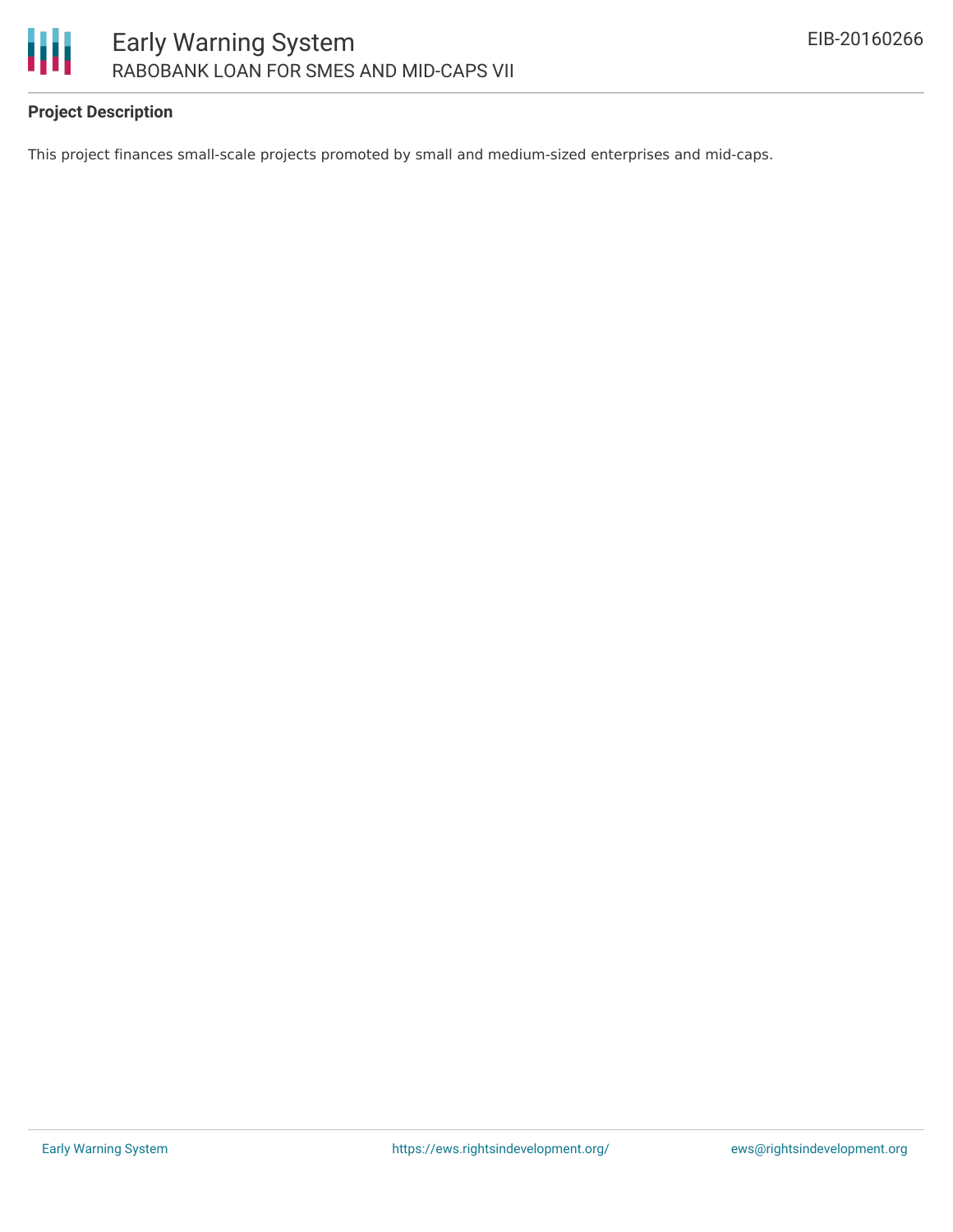

### **Investment Description**

European Investment Bank (EIB)